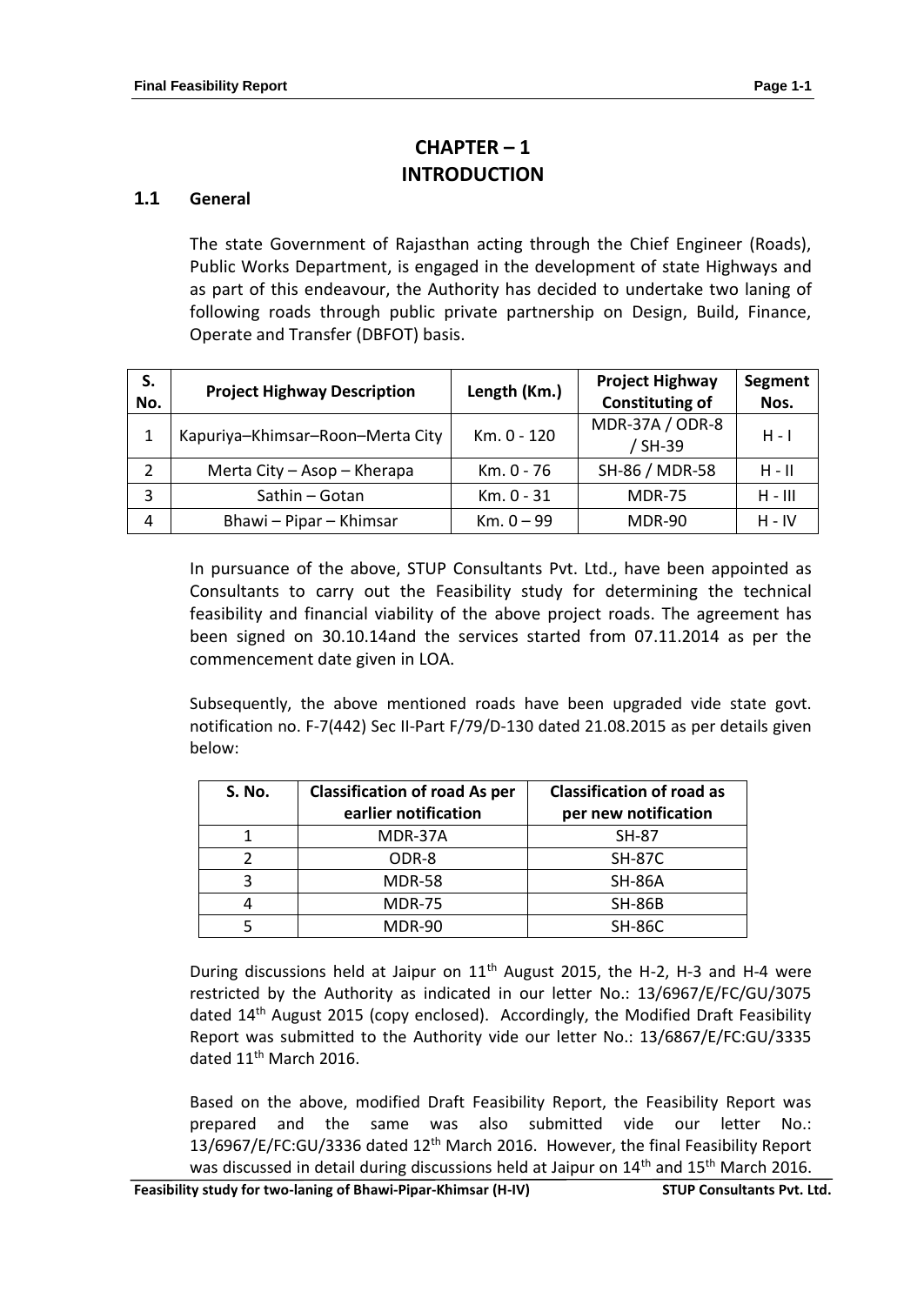The same was modified accordingly and the present proposal is modified final feasibility report for H-IV.

#### **1.2 Objectives of Consultancy**

The main objective of the consultancy is to establish the technical, economical and financial viability of the project and to prepare feasibility Report for rehabilitation and upgrading of the existing road to 2-lane configuration.

The viability of the project shall be established taking into account the requirements with regard to rehabilitation, upgrading and improvement based on highway design, pavement design, provision of service roads wherever necessary, type of intersections, rehabilitation and widening of existing and/or construction of new bridges and structures including flyovers/VUP/PUP etc. (in phased manner),road safety features, quantities of various items of works, cost estimates and financial analysis.

The supplementary Inception Report brings out the viability of the project or otherwise even with VGF upto 20%.

Feasibility Reportis to clearly bring out through financial analysis byadopting 15, 20 and 25 years concession period respectively, the viability of the project with maximum VGF 30% during construction period and 10% during O&M or otherwise.

#### **1.3 Scope of Services**

The scope of service, inter-alia, covers the following main activities:

- (i) Traffic surveys and demand assessment
- (ii) Engineering surveys and investigations
- (iii) Location and layout of toll plazas
- (iv) Location and layout of truck laybyes
- (v) Location and layout of bus bays and bus shelters
- (vi) Wayside amenities
- (vii) Safety
- (viii) Social impact assessment
- (ix) Environment impact assessment
- (x) Preliminary Designs of road, bridges, structures, etc.